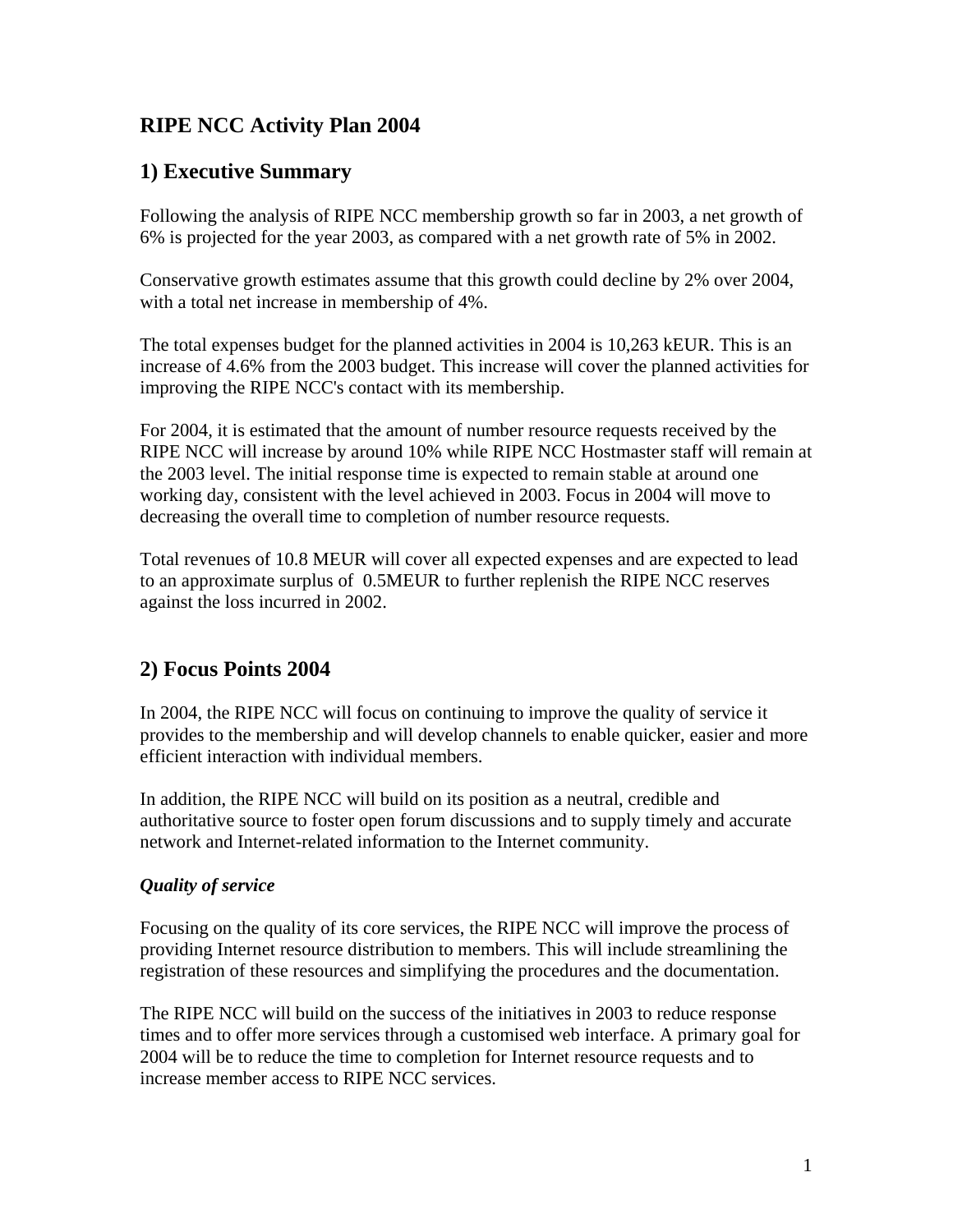#### *Membership support*

As a result of the feedback received from the 2002 RIPE NCC Membership and Stakeholders Survey, the RIPE NCC will continue to develop mechanisms providing members with secure, efficient, and simplified access to the RIPE NCC's core services. A service will be developed that enables members to resolve queries and problems through direct telephone contact with the RIPE NCC staff. There will also be efforts to provide assistance to members in specific areas of the service region and to offer them advice on issues of relevance at a local level. This will be combined with a continued commitment to maintaining the high standard of training courses. We plan to develop training formats that take into account the diverse geographical, cultural and logistical factors of our member base.

The RIPE NCC will focus on communication channels that provide relevant information to the appropriate audience as a response to one of the primary member suggestions expressed in the membership survey. These channels include RIPE NCC web pages, mailing lists and printed publications, such as the Member Update, designed to update RIPE NCC members on RIPE NCC services and policy development issues.

### *Qualitative and accessible information supply*

In 2004, the RIPE NCC will improve the quality, range and accessibility of the data it provides. This includes specific focus on public registration data, such as the routing registry and IP address allocation information stored in the RIPE Database. The RIPE NCC will also improve the access to, and quality of, its operational statistics.

The RIPE NCC will continue to increase the quality of the public data sets it produces by adapting collection methods and cross-checking with other RIRs. Collection and storage methods will be reviewed and adapted where necessary. The RIPE NCC will also develop a consistent form of presentation with concise information about what the data is, why and how it is collected, as well as its usefulness and limitations.

The RIPE NCC will discontinue TTM as a closed user group service. This service will be incorporated into the RIPE NCC publicly available Information Services, as outlined in Section 5 of this document. Therefore the activities that used to be covered by TTM in Membership Services have moved to Information Services.

# **3) Membership Services**

### *Improving member service and increasing contact with members*

The primary membership service activity will continue to be serving members' requests for Internet resources in the RIPE NCC service region. The goal for 2004 will be to reduce the overall time it takes for members to receive the resources they requested and to maintain the current low response times.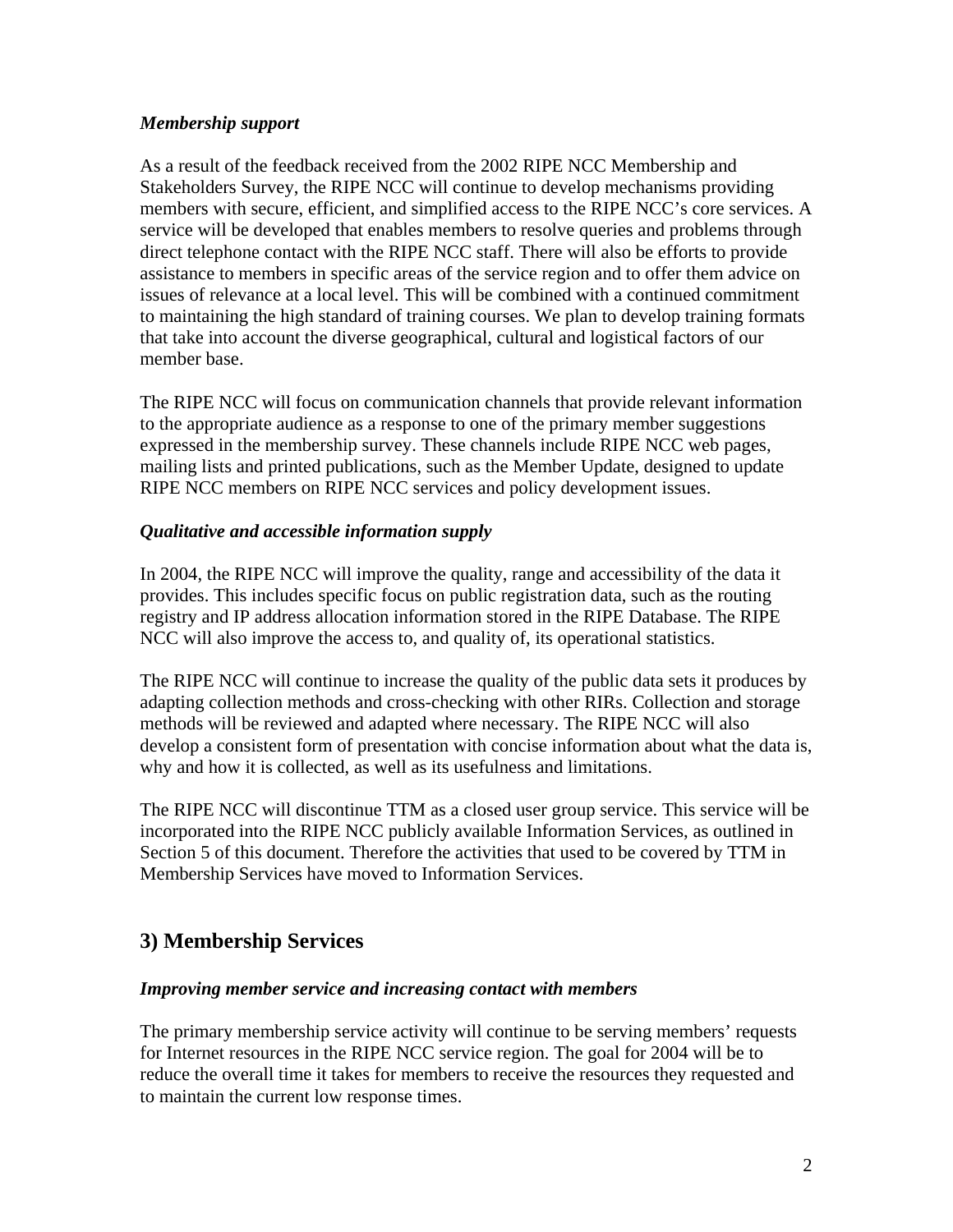For 2004, it is estimated that the number of Internet resource requests received by the RIPE NCC will increase by around 10% while RIPE NCC Hostmaster staff will remain at the 2003 level. Through sustaining the efficient levels of performance achieved in 2003, the initial response time is expected to remain stable at around one working day, consistent with the level achieved in 2003.

Building on the service improvements made in 2003, the RIPE NCC will continue to support, strengthen and facilitate further improvements to membership services by focusing on:

- creating effective communication channels to enable more direct contact with members
- introducing easy to use web-interfaces for accessing RIPE NCC services, such as the LIR Portal
- renewing resource management software
- simplifying procedures and documentation

In addition, the RIPE NCC will be proactive in advising the RIPE community on the operational impact of policy proposals as well as co-ordinating the implementation of new policy with RIPE NCC members and the RIPE community.

### *Membership training*

The RIPE NCC will continue to spread training courses throughout the service region. Apart from the educational benefit of the training courses, they also act as a valuable communication channel for receiving feedback from RIPE NCC members. To fulfil the differing requirements of the membership, the RIPE NCC will initiate the development of new training formats in order to reach a broader cross-section of the membership. Teacher-based courses will remain the main training method in 2004.

As a result of the positive reactions received in 2003, the RIPE NCC will continue with the development of the advanced courses on Routing Registry and DNSSec. However, the number of these training courses will not be increased in 2004.

### *Creating new member feedback channels*

Feedback from the membership survey highlighted a consistent need for a more direct form of communication and membership service flexibility when contacting the RIPE NCC. To address this need, the RIPE NCC will develop the Talk NCC project, which aims to provide telephone support for both existing and prospective members. This will aid in reducing the completion time of requests by improving the support given to members.

In order to strengthen membership interaction, the RIPE NCC will develop the role of the Membership Liaison Officer (MLO). The MLO is responsible for managing liaison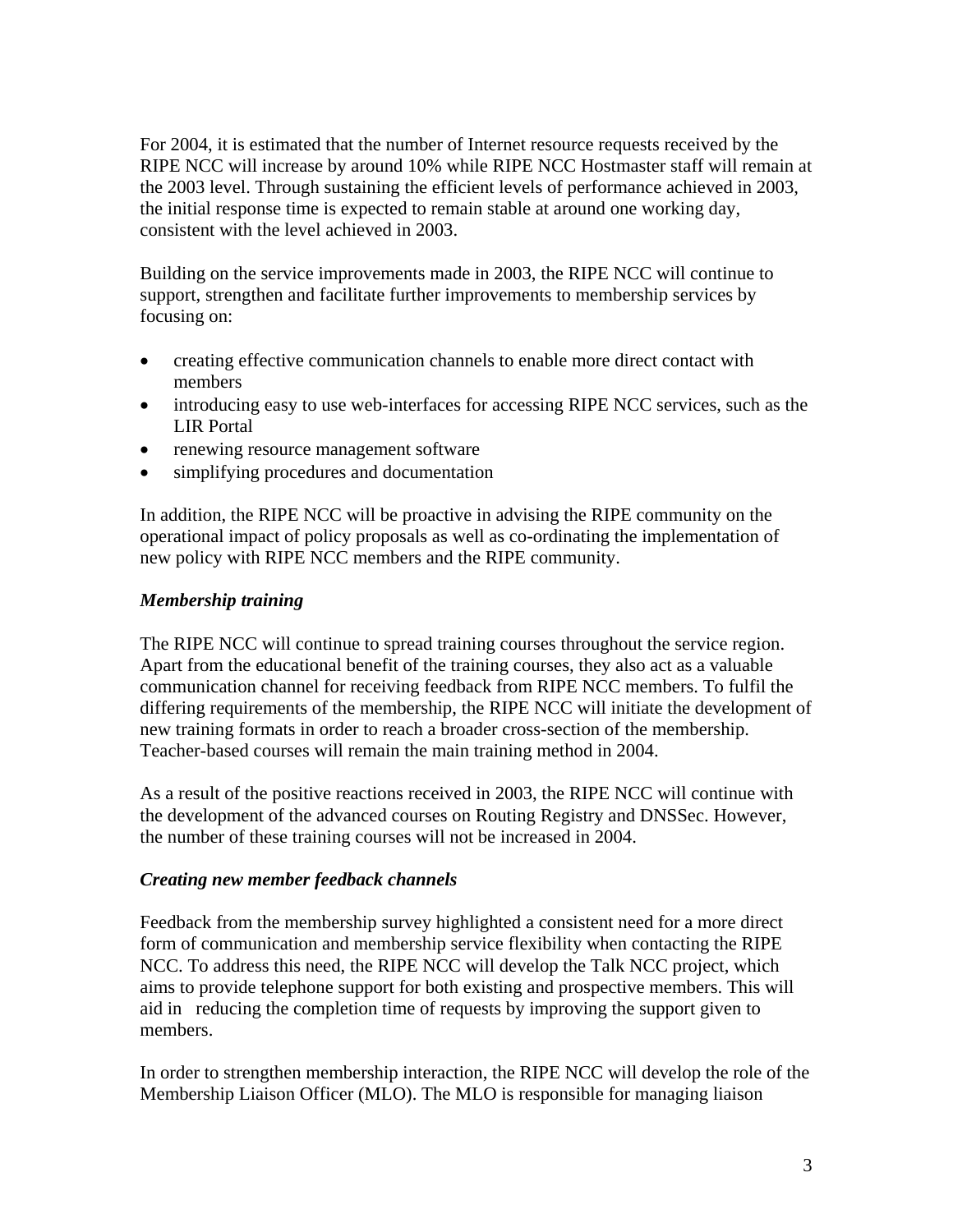activities and regional support to all members throughout the RIPE NCC service region. The primary function of these activities is to ensure that RIPE NCC services meet member needs by developing communication channels for member feedback and increasing the interaction between the RIPE NCC and its members.

This will include establishing close contact with the RIPE NCC Services Working Group and following a more focused approach to industry related meetings and events that are attended. This will make it easier to continuously evaluate and address the changing needs of RIPE NCC members.

The MLO will also co-ordinate regional support activities that will enable the RIPE NCC to establish and maintain direct contact with members across its entire service region by:

- educating and supporting members
- encouraging member input and participation in the activities of the RIPE NCC
- monitoring the effect of procedural and policy changes on members

## **4) RIPE NCC Co-ordination Activities**

#### *RIPE Database*

The RIPE Database will continue to be developed to provide a fast, reliable service supported by maintenance from the RIPE NCC Database Department. To ensure a consistently high level of user satisfaction, the RIPE Database service will be enhanced by providing better training, documentation and simplified interaction with the database.

There will be a comprehensive review of the messages that users see at each point where they interact with the Database and all documentation associated with the RIPE Database service. One of the results of this will be a web interface structured with searches and wizards to help users solve their problems.

Regular projects will be continued in 2004 to ensure the quality of service offered to users. The primary aim of these projects will be to deliver ongoing improvement to the data quality in the database and software developments to meet changing user needs. Database improvements will include the addition of an organisation object to track holders of resources in a more natural way and the implementation of cross-registry routing authorisation checks. The provision of reverse delegation requests and maintenance will be redesigned to ensure simple, correct, reverse DNS. An off-site database server will be developed as a back-up system.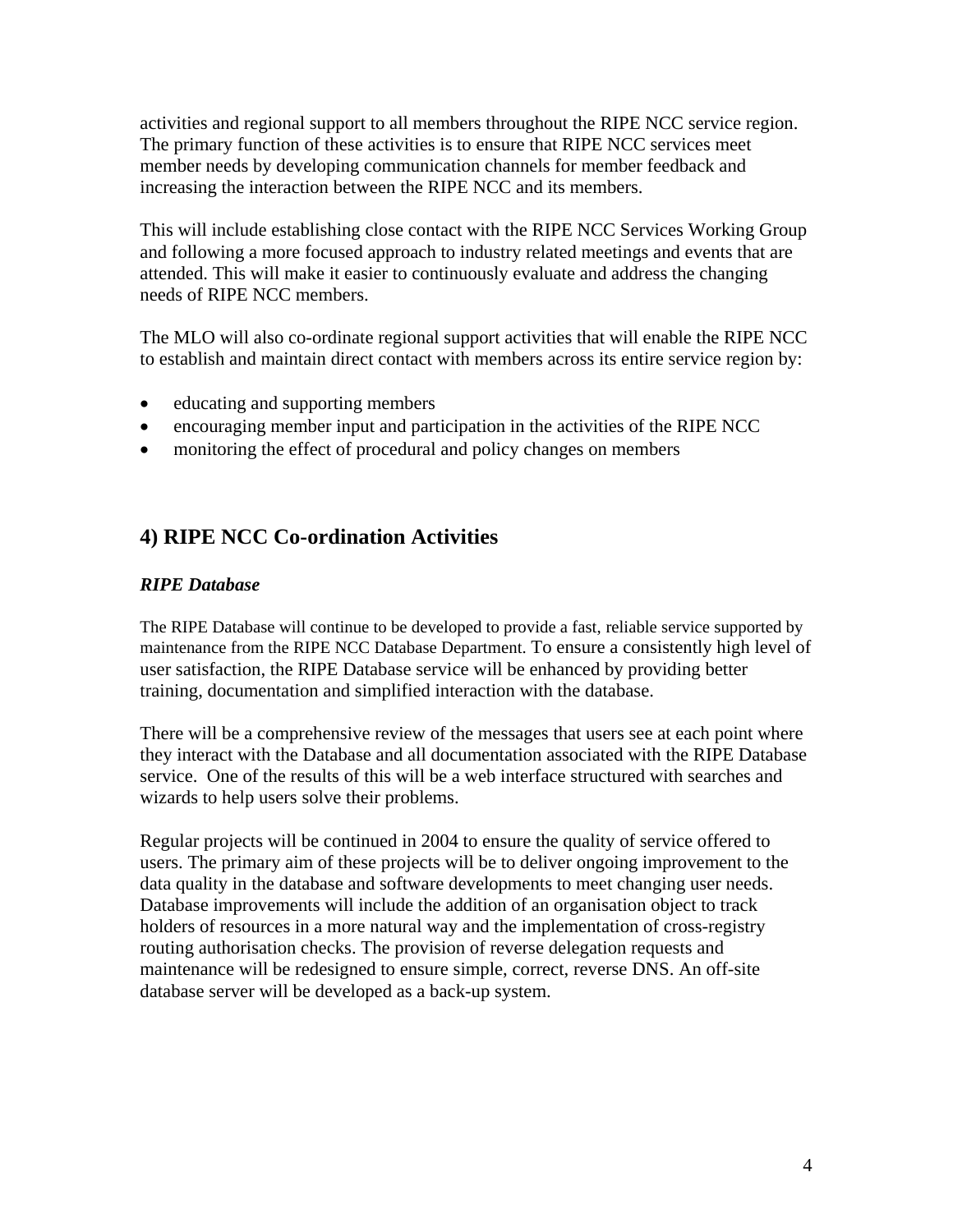### *RIPE Meetings*

The RIPE NCC will organise three RIPE Meetings in 2004, providing all administrative and technical support. The RIPE Meetings enable attendees to participate in Internet policy-making discussions and to meet industry players, business partners and organisations from the RIPE region and beyond. Additionally, various tutorials of interest to network operators and administrators are provided.

RIPE Meetings stimulate the participation of the RIPE community in the IP policymaking process and the technical co-ordination of IP networking. These meetings are essential to the stable operation of the RIPE NCC as guidance and advice from the RIPE Working Groups are invaluable to the RIPE NCC in:

- developing IP address policies in the RIPE NCC service region
- defining its annual activity plan

To increase the awareness and involvement of the RIPE NCC membership and the RIPE community in RIPE Meetings there will be an increase in the support provided for those that cannot attend. This will include enhancements to the webcasting of selected sessions that allow those not able to attend to follow the discussions.

### *Reporting on RIPE NCC and RIPE developments*

The RIPE NCC will extend its reporting activities in order to provide the RIPE NCC membership and other interested parties with open, detailed information about the ongoing activities of the RIPE NCC and its role in Internet administration. This will be done through the distribution of the annual report, including financial statements, the Member Update, and email reporting to RIPE NCC members and interested parties.

The Member Update publication provides information on the RIPE NCC and the development and performance of its services to the membership. It also provides updates on IP policy development. This project furthers the RIPE NCC's efforts to communicate more effectively with its membership and stakeholders, and to increase participation in RIPE.

In order to ensure that members and stakeholders are aware of the issues and developments to be discussed at RIPE Meetings, the RIPE NCC will continue to distribute the Member Update to the membership prior to each RIPE Meeting.

A primary goal for 2004 will be to restructure the RIPE NCC's web site to offer simplified navigation, increased focus on the needs of members and improved access to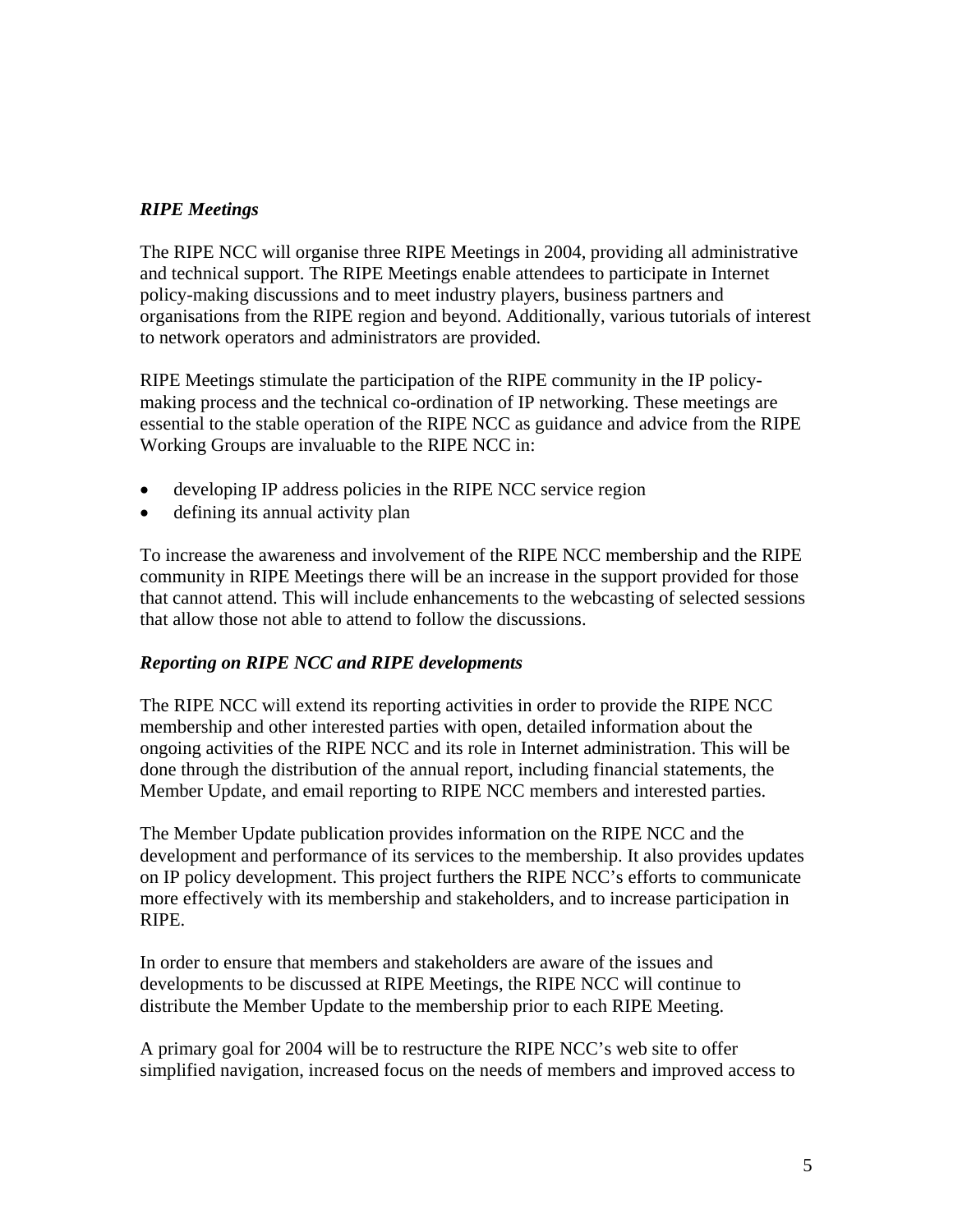documents. The redevelopment of the web site will also help to clarify the different roles of RIPE and the RIPE NCC.

### *Co-ordinating the Deployment of Internet Security Infrastructure (DISI)*

Within DISI, the RIPE NCC supports the RIPE community in the deployment of security-relevant technologies in the Internet infrastructure.

The main focus at the moment is on DNSSec. Based on the adoption of DNSSec standards by the IETF, it is expected that the first in-addr.arpa zones under RIPE NCC management can be signed early in 2004. By mid-2004, this will have become a production service. The RIPE NCC will continue to offer courses on the subject and to develop them as DNSSec, and its deployment, progresses.

At the same time, there will be continuous monitoring of the development of other security-relevant technologies that need to be deployed in the Internet infrastructure or need to be centrally co-ordinated. The RIPE NCC will keep the community informed about these technologies and start a deployment support effort as soon as it is necessary and practical. In 2004 there will be particular attention given to developments in the area of securing BGP.

The RIPE NCC supports the operation of one of the root DNS servers - k.rootservers.net. The RIPE NCC will ensure adequate performance and responsiveness of the service as well as its resilience against DoS attacks. Based on successful deployment of two anycast clusters located at the LINX in London and the AMS-IX in Amsterdam, new anycast instances of k.root-servers.net will be deployed. The service will be provided using nsd, a high performance authoritative DNS name server software that NLnet Labs have developed in co-operation with the RIPE NCC.

## *RIPE NCC External Relations*

Following the feedback received from the membership survey, the RIPE NCC will continue its external relations activities to ensure that the RIPE NCC represents its members in the appropriate industry and government forums. The RIPE NCC will participate in inter-RIR co-ordination and in the presentation of a global view of IP address management and the convergence of RIR services and policies.

The goal of the external relations and liaison efforts is to ensure that the open structures and processes in which RIPE and the RIPE NCC operate will be promoted to new and existing players. This will help to represent the RIPE membership and RIPE community to new industry players and governments showing an interest in Internet administration. A primary objective is to ensure that the RIPE NCC continues to play an effective role in the further formalisation of Internet administration.

The RIPE NCC's external relations efforts will be supported by the advice of an international consultancy with proven experience in electronic communications and in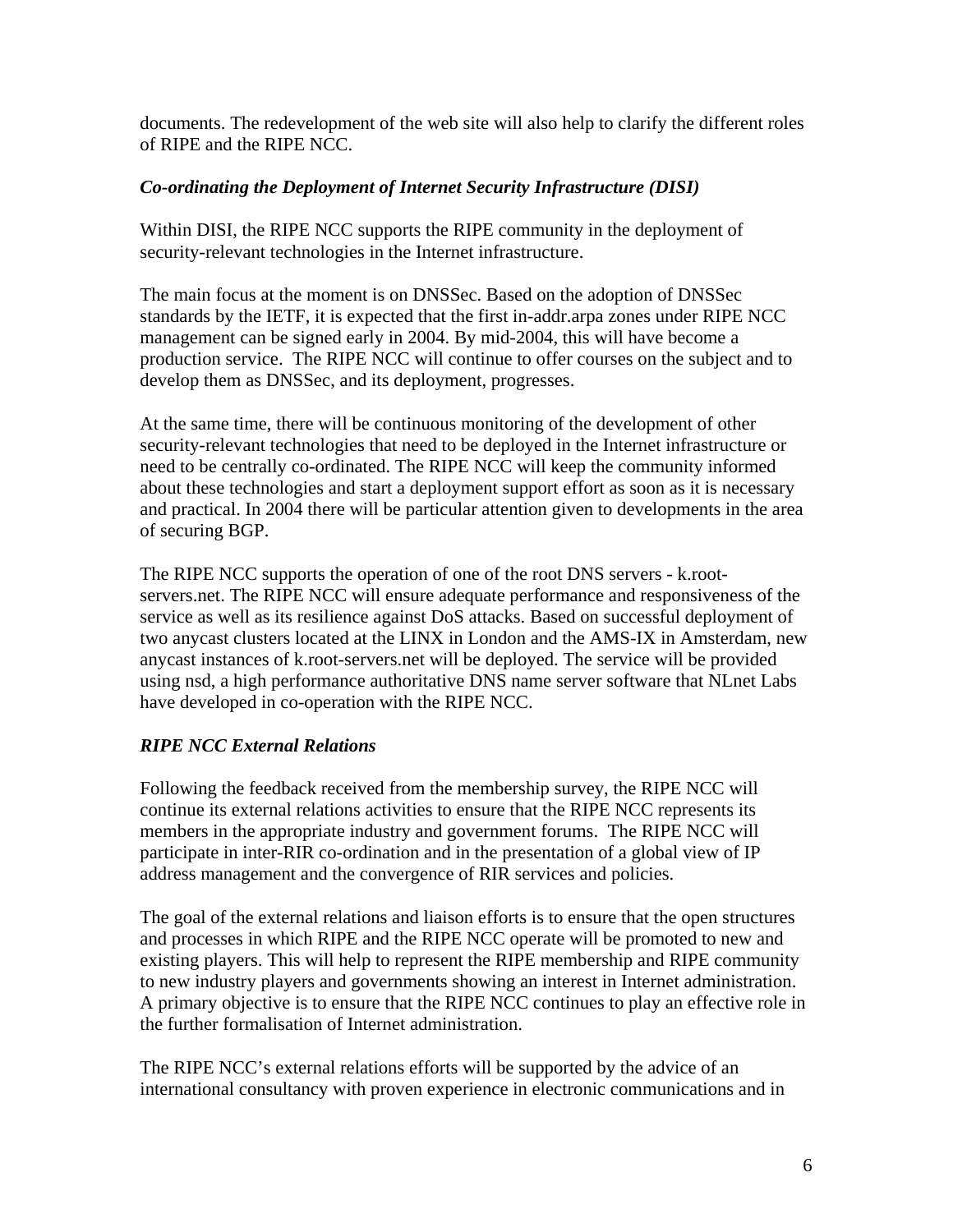developing key contacts within Internet industry organisations and governments in the RIPE NCC service region.

Underlying all external relations activities will be a continued commitment to strengthening the open, bottom-up, self-regulatory structure established in RIPE.

### *RIR Co-ordination*

In 2004 the RIPE NCC will continue to actively participate in inter-RIR co-ordination both on policy and engineering matters.

At the level of global Internet administration, the RIPE NCC will liaise, communicate and co-ordinate activities with other RIRs. An important activity will be the continuation of the ERX project, which involves transferring early registration data to the appropriate RIR responsible for the address range. This project will provide LIRs with easier management of their resources within the appropriate region.

The RIPE NCC will also continue to offer its support to the African Internet community in their development of the emerging RIR for Africa (AfriNIC).

## **5) Information services**

In 2004 the RIPE NCC will develop simpler and ready-to-use information services. The challenge will be to develop information services that are simple, meaningful and that also maintain scientific credibility. One area that will be developed is the provision of simplified measurements for the Internet in general: for example, measurement of global or regional routing stability across all providers. A Network Operation Centre (NOC) could use such measurements to determine quickly whether any instability is local to its responsibility or is more widespread. Another area that will be developed is to create personalised views on the data such as the "myAS" service that provides user configurable history data and alarms based on the RIS measurements and various registration databases.

The following services will be developed during 2004:

#### *Routing Information Service (RIS)*

The RIS will continue to provide an integrated view of BGP routing information collected at multiple locations worldwide. This service is unique in its capability to integrate multiple views and provide information about the routing state at specific times in the past. During 2004, the RIPE NCC will continue to develop the "myAS" interface to the RIS.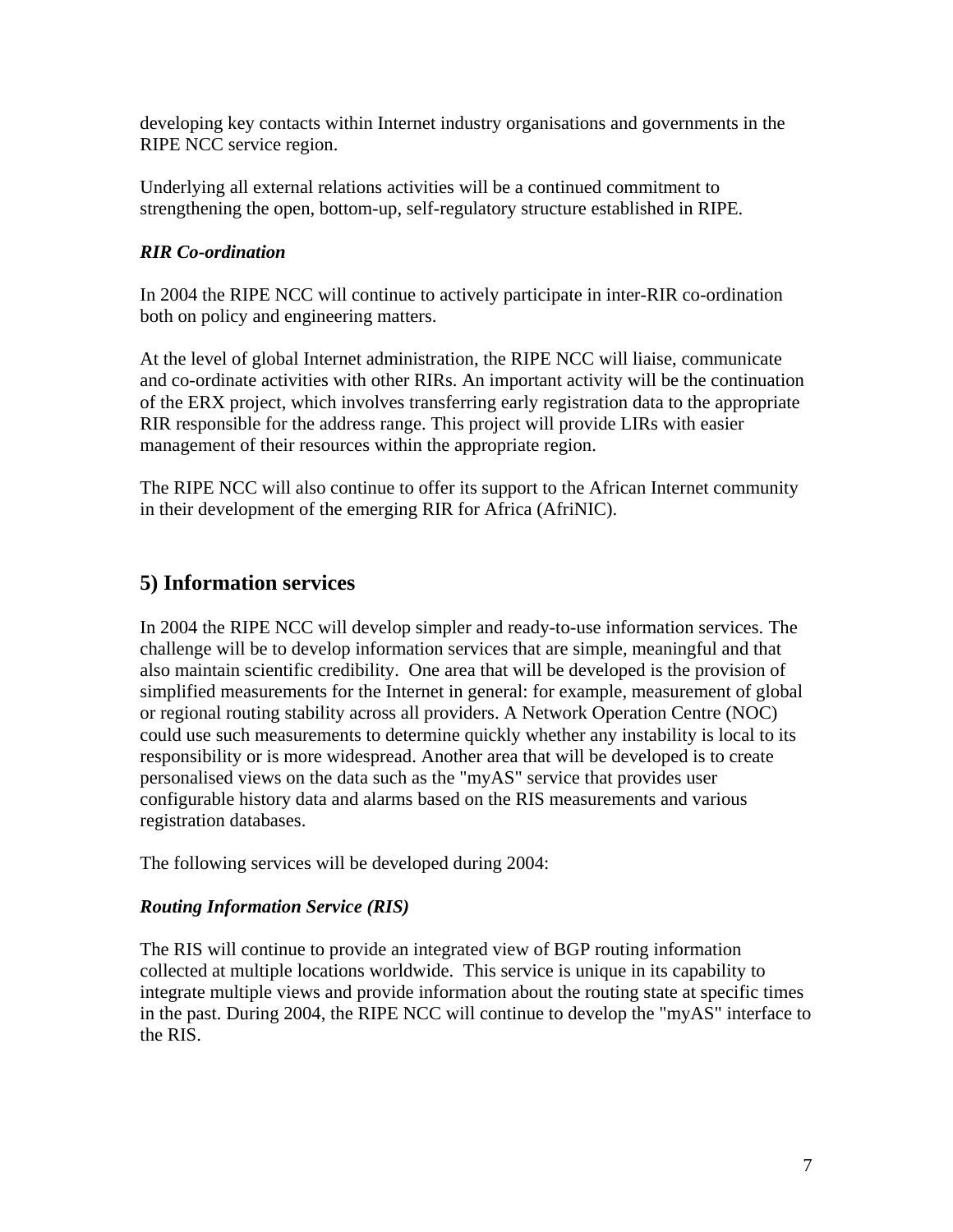#### *Active Measurement Service (AMS)*

The closed user group for TTM measurement data will be discontinued. The deployed measurement network is a unique resource. The RIPE NCC will continue to operate this network at those locations that agree to the open publication policy proposed in RIPE 271 ("RIPE NCC Hostcount in the 21st Century") as well as at additional locations. This network will be used to provide the new Active Measurement Service (AMS). In 2004, the highly accurate one-way-delay and loss measurements will be publicly available along with the periodic path data. A new part of this service will provide data about the service quality of DNS servers at high levels in the DNS tree. The AMS network can accommodate additional active measurements.

### *Statistics Collection Service (SCS)*

The RIPE NCC Hostcount will be thoroughly analysed and revised to ensure its continued usefulness as well as keeping intact the substantial time series that has been collected. Wherever possible other statistics gathered will be incorporated into this service in order to improve cross-checks, cross reference and to unify the presentation and improve accessibility.

#### *Incident Response Service (IRS)*

Procedures will be set up to quickly provide RIPE NCC members, the Internet community and the general public with authoritative data about unusual events on the Internet, such as DDoS on the RIPE NCC.

## **6) New Activities**

New activities are either entirely unforeseen at the time of writing this activity plan or have started recently and are not at the stage where they can be developed as regular services. A new activity will only be started after thorough analysis of its need, with a clearly communicated project plan, deliverables, budget and timeline. A quick, wellfocused reaction to the changing environment and new requirements of the RIPE NCC Members and other stakeholders has always been a strong point of the RIPE NCC.

## **7) Vision and strategy**

#### *Supporting the RIPE community*

The RIPE NCC will continue to strengthen the open, bottom-up, consensus driven policymaking process that has been central to the RIPE community since its inception. The direction and input of the RIPE community and the RIPE NCC membership will continue to be followed and translated into public and membership services.